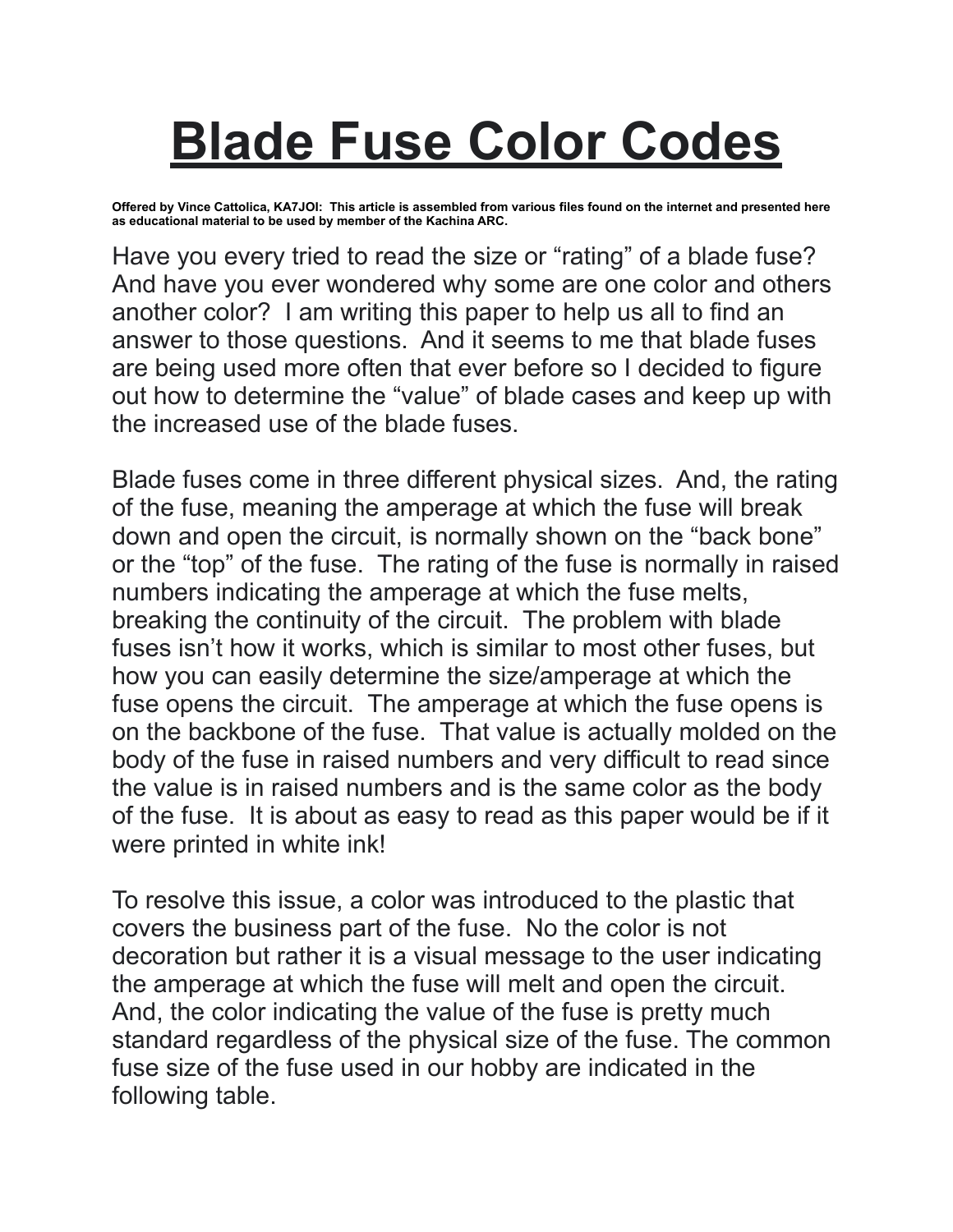| Color         | Rating |
|---------------|--------|
| <b>Blue</b>   | 15     |
| <b>Yellow</b> | 20     |
| <b>Clear</b>  | 25     |
| Green         | 30     |

Fuse Color Codes commonly used in Amateur radio (See the full chart at the end of the paper)

**An Important Note:** When making your own circuit, for example, mounting your new radio in your vehicle and (strongly recommended) connecting it directly to the vehicle's battery, **NEVER USE A FUSE RATED AT A HIGHER AMPERAGE THAN THE WIRE USED IN THAT CIRCUIT CAN HANDLE SAFELY; take into account the length of the wire needed. While not exactly accurate, the red/black wire that came with your radio to power your radio was selected by the manufacturer to power your radio not further from the power supply than that length of wire that came with the radio. If the run between the battery/power source and the radio at the location you plan to mount the radio, exceeds the length of the hookup wire that came with the radio, you should consider using heaver cable (lower gauge number) between the battery/ power source and the back of the radio.**

**In addition, while a fuse of the correct value should be incorporated into the length of the cable from the power source/battery to the radio, that fuse should be located as close as feasible to the battery/power source. It's better to**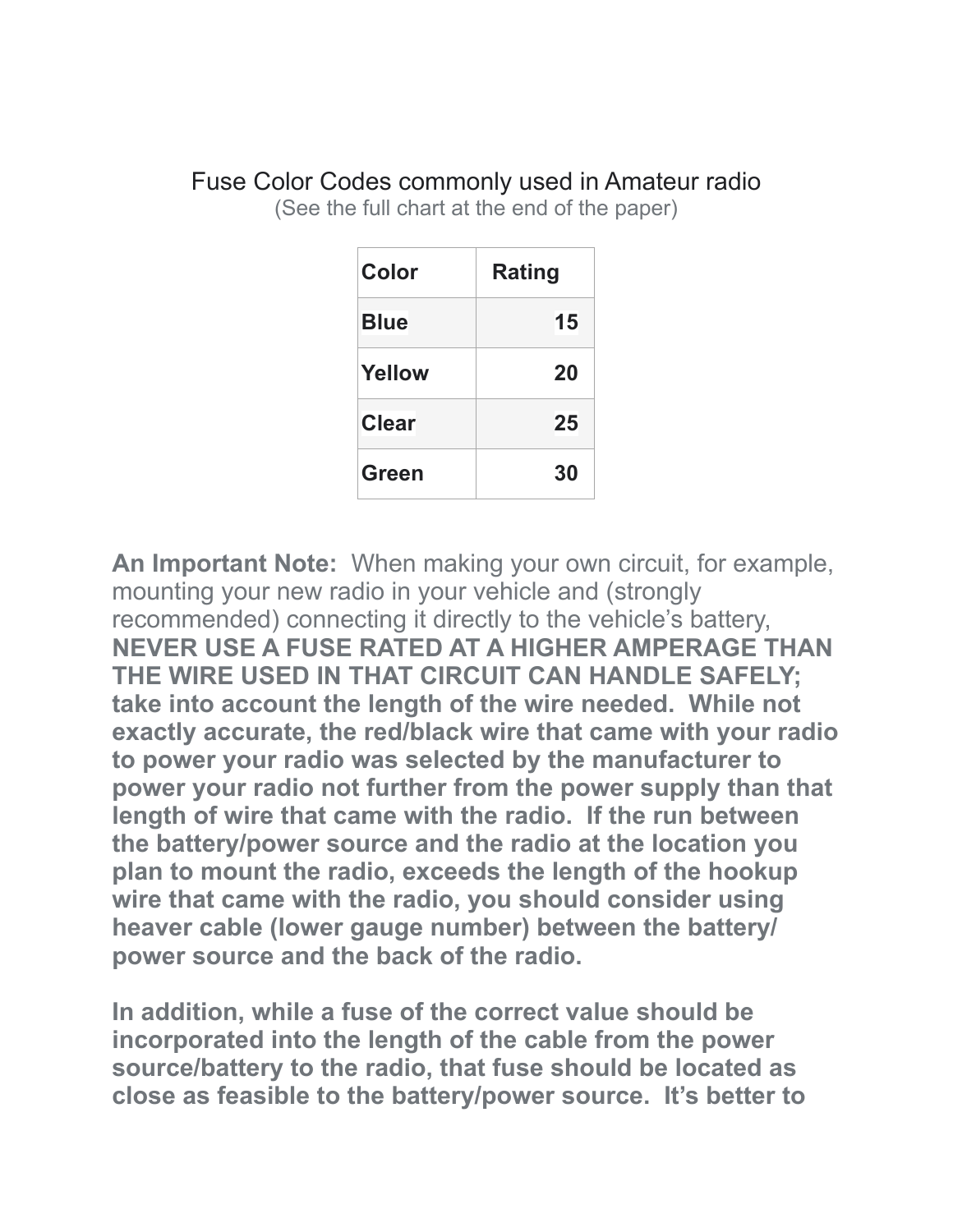**open the circuit closer to the power source/battery than the radio for several reasons; I will let you think on this while looking for the answer here in the paper.**

**And now back to the colors of the blade fuses. The chart at the end of this paper lists the fuse colors associated with the different fuse values. I found the chart on the internet so, like everything we find on the Internet, it must be a true and correct presentation of the fuse color to breakdown value of the fuse.** 

**One final comment; whether you are installing your radio in a vehicle, or in your station, be sure the fuse is located close to the power supply rather than the back of the radio. It there is a need for the fuse to close the circuit, you want that break in the circuit to be as close to the power supply as possible.** 

**And now the real final comment, and this might come into play when the vehicle battery is near the front of the vehicle rather than near the firewall between the engine and the passenger compartment. Never put a fuse in line to the radio that has a higher current rating than the wire between the power source and the radio. If you use an inline fuse that is rated to open the circuit at a higher amperage that the cable can handle, the cable becomes the fuse and that can become very dangerous! And, if in doubt about the wire size from the battery to the radio, remember to check on the amperage your wire can handle over that distance. Think about it.** 

## **Fuse Color Codes, by Amp ↓ ↓ ↓ ↓ ↓ ↓ ↓ ↓**